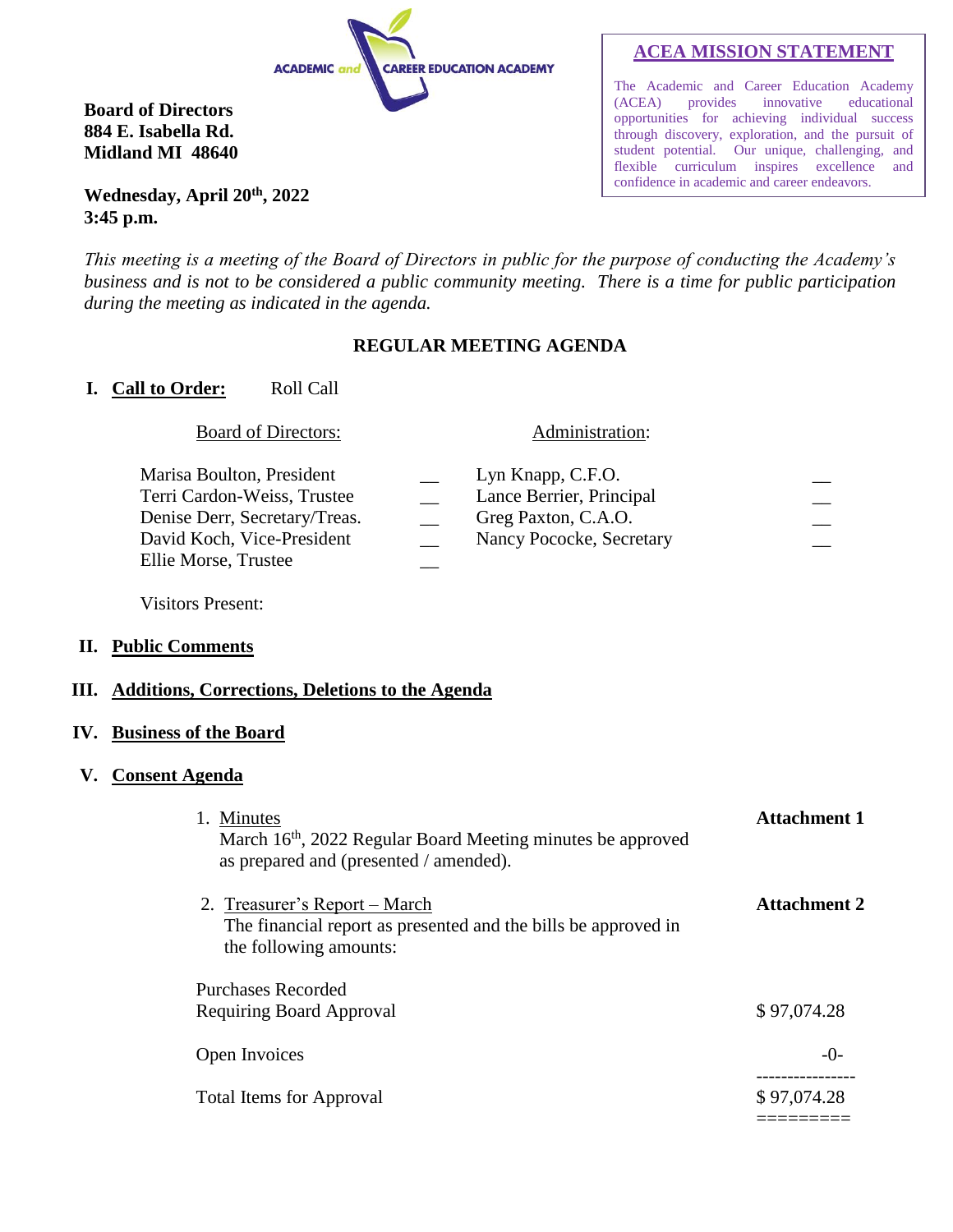Moved by \_\_\_\_\_\_\_\_\_\_\_\_, supported by \_\_\_\_\_\_\_\_\_\_\_\_, that the ACEA Board of Directors approve the following consent agenda as (presented / amended) for the April  $20^{th}$ , 2022 Regular Meeting.

| Meeting.                                                                                 |                                                                   | AYE NAY    |                       | $\overline{\text{AYE}}$<br>NAY |  |
|------------------------------------------------------------------------------------------|-------------------------------------------------------------------|------------|-----------------------|--------------------------------|--|
|                                                                                          | <b>Boulton</b><br>Cardon-Weiss                                    |            | Derr<br>Koch<br>Morse |                                |  |
| VI.                                                                                      | Motion (carried / failed) _______ - ______                        |            |                       |                                |  |
|                                                                                          | <b>Discussion, Reports, Presentations</b>                         |            |                       |                                |  |
|                                                                                          | A. Board of Directors                                             |            |                       |                                |  |
|                                                                                          | 1. Monthly ESP Topic – Budget Process                             |            |                       |                                |  |
|                                                                                          | <b>B.</b> Administration                                          |            |                       |                                |  |
| 1. Staff and Student Activities<br>a. Principal's Notes                                  |                                                                   |            |                       |                                |  |
| 2.                                                                                       | <b>Administrative Activities</b><br>a. Budget Discussion/Workshop |            |                       |                                |  |
| VII. Action Items                                                                        |                                                                   |            |                       |                                |  |
| 9 – 1 Moved by _____________, supported by ___________, that the ACEA Board of Directors |                                                                   |            |                       |                                |  |
|                                                                                          |                                                                   |            |                       |                                |  |
|                                                                                          |                                                                   | AYE<br>NAY |                       | AYE<br><b>NAY</b>              |  |
|                                                                                          | Boulton<br>Cardon-Weiss                                           |            | Derr<br>Koch<br>Morse |                                |  |
|                                                                                          | Motion (carried / failed) $\qquad$ - $\qquad$                     |            |                       |                                |  |

*The language used to construct this portion of the agenda is suggested wording only. Board members should modify the language as deemed appropriate and necessary. The language "of record" will be represented in the official Board of Directors minutes which are prepared after the meeting is conducted.*

## *Possible Action Items – Add language as necessary*

9 - 2 Moved by \_\_\_\_\_\_\_\_\_\_\_\_\_\_, supported by \_\_\_\_\_\_\_\_\_\_\_\_\_\_, that the ACEA Board of Directors \_\_\_\_\_\_\_\_\_\_\_\_\_\_\_\_\_\_\_\_\_\_\_\_\_\_\_\_\_\_\_\_\_\_\_\_\_\_\_\_\_\_\_\_\_\_\_\_\_\_\_\_\_\_\_\_\_\_\_\_\_\_\_\_\_\_\_\_\_\_\_\_\_\_\_\_\_\_\_\_

\_\_\_\_\_\_\_\_\_\_\_\_\_\_\_\_\_\_\_\_\_\_\_\_\_\_\_\_\_\_\_\_\_\_\_\_\_\_\_\_\_\_\_\_\_\_\_\_\_\_\_\_\_\_\_\_\_\_\_\_\_\_\_\_\_\_\_\_\_\_\_\_\_\_\_\_\_\_\_\_